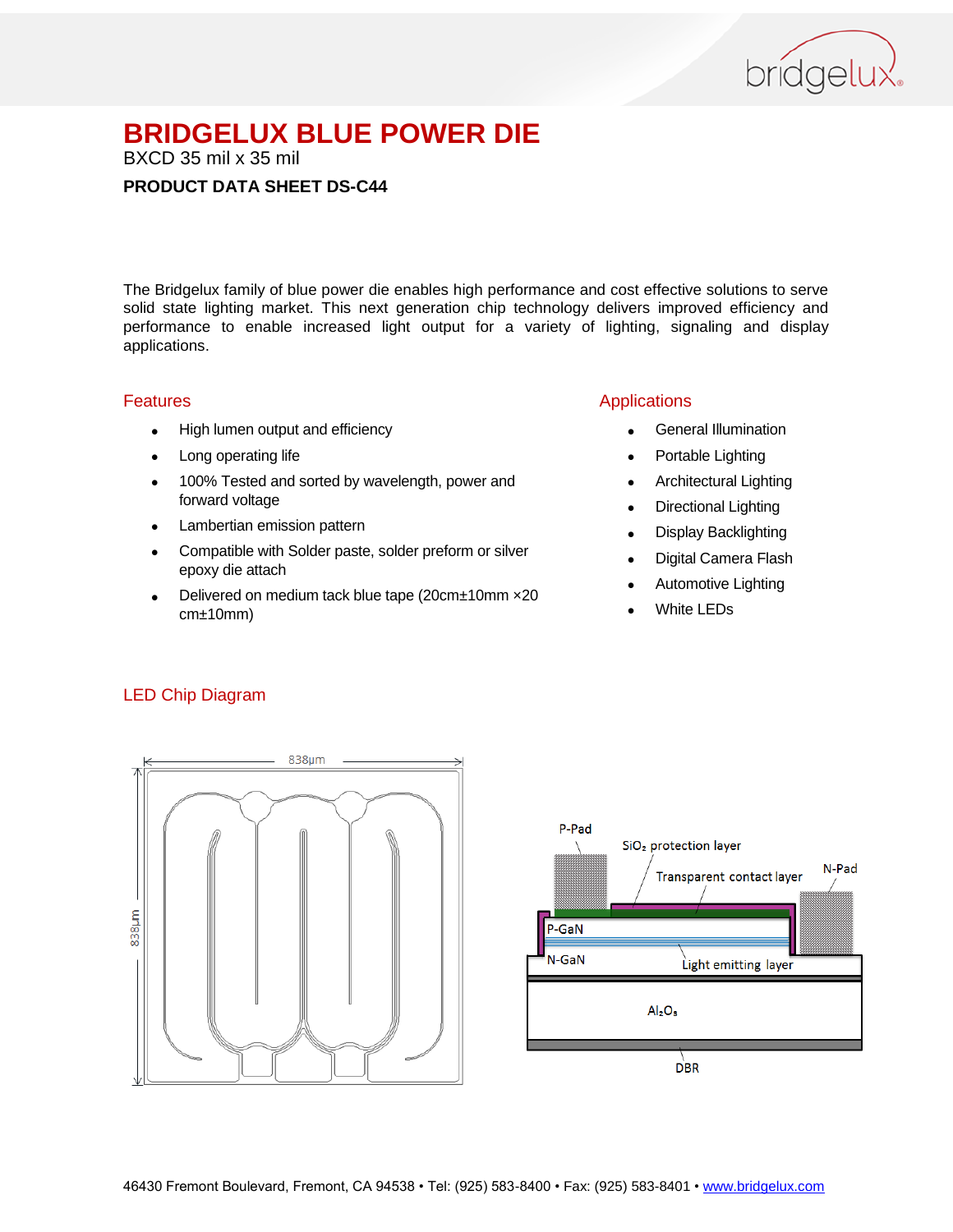BXCD 35 mil x 35 mil

#### Product Nomenclature

#### **B X C D 3535 X X X – Y – Z**

Where:

| BXCD: Designates product family |  |  |  |  |  |  |  |
|---------------------------------|--|--|--|--|--|--|--|
|                                 |  |  |  |  |  |  |  |

- 3535: Designates die size (35 mil x 35 mil)
- XXX: Designates dominant wavelength bin
- Y: Designates radiometric power bin
- Z: Designates forward voltage bin

#### Part Numbering and Bin Definitions

Bridgelux LED chips are sorted into the brightness and dominant wavelength bins shown below at  $I_f =$ 350 mA. Each blue tape contains die from only one brightness bin and one wavelength bin.

The forward voltage bins are 3.0-3.1 V (A1), 3.1-3.2 V (A2), 3.2-3.3 V (B1), 3.3-3.4 V (B2), 3.4-3.5 V (C1), and 3.5-3.6 V (C2). The maximum forward voltage ( $V_f$  max) = 3.6 V.

| <b>Dominant</b> | <b>Power Bin G1</b> | <b>Power Bin G2</b> | <b>Power Bin H1</b> |  |
|-----------------|---------------------|---------------------|---------------------|--|
| Wavelength      | $(380 - 400$ mW)    | $(400 - 420$ mW)    | $(420 - 440$ mW)    |  |
|                 |                     |                     |                     |  |
| 450 to 452.5nm  | BXCD3535450-G1-z    | BXCD3535450-G2-z    | BXCD3535450-H1-z    |  |
| 452.5 to 455nm  | BXCD3535452-G1-z    | BXCD3535452-G2-z    | BXCD3535452-H1-z    |  |
| 455 to 457.5nm  | BXCD3535455-G1-z    | BXCD3535455- G2-z   | BXCD3535455-H1-z    |  |
| 457.5 to 460nm  | BXCD3535457-G1-z    | BXCD3535457-G2-z    | BXCD3535457-H1-z    |  |
|                 |                     |                     |                     |  |
| <b>Dominant</b> | <b>Power Bin H2</b> | <b>Power Bin J1</b> |                     |  |
|                 |                     |                     |                     |  |
| Wavelength      | $(440 - 460$ mW)    | $(460 - 480$ mW)    |                     |  |
|                 |                     |                     |                     |  |
| 450 to 452.5nm  | BXCD3535450-H2-z    | BXCD3535450-J1-z    |                     |  |
| 452.5 to 455nm  | BXCD3535452-H2-z    | BXCD3535452-J1-z    |                     |  |
| 455 to 457.5nm  | BXCD3535455-H2-z    | BXCD3535455-J1-z    |                     |  |
| 457.5 to 460nm  | BXCD3535457-H2-z    | BXCD3535457-J1-z    |                     |  |

**Note:**  $z = "A1"$  for Vf bin of 3.0-3.1 V; "A2" for Vf bin of 3.1-3.2 V; "B1" for Vf bin of 3.2-3.3 V; "B2" for Vf bin of 3.3-3.4 V; "C1" for Vf bin of 3.4-3.5 V z = "C2" for Vf bin of 3.5-3.6 V.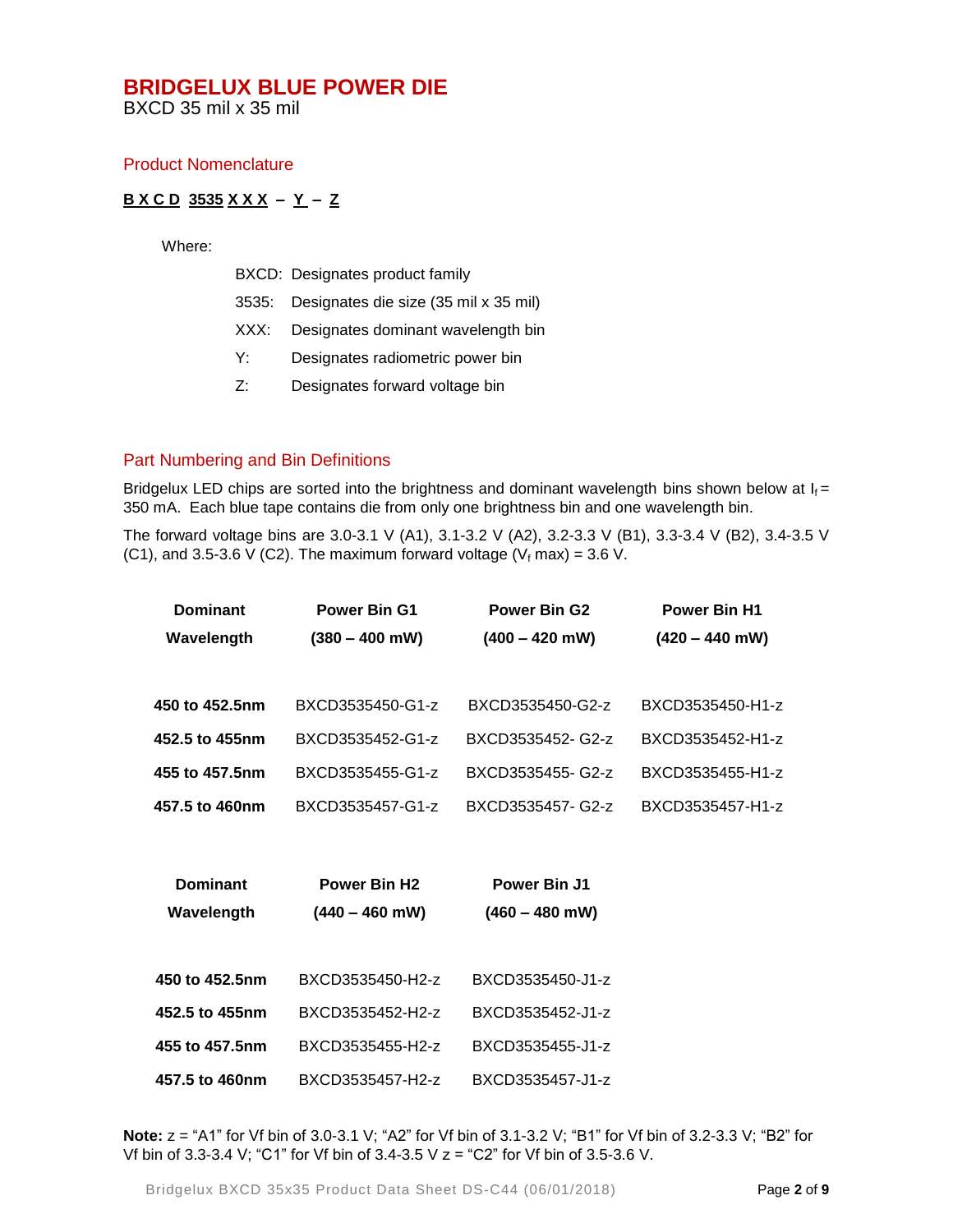BXCD 35 mil x 35 mil

#### Mechanical Dimensions

| Chip size       | 838(±30) µm ×838(±30) µm      |
|-----------------|-------------------------------|
| Wafer thickness | $150±10 \mu m$                |
| Pad Thickness   | $2.7 \pm 0.5$ µm              |
| Au Pad Diameter | P: 80 $\mu$ m / N: 80 $\mu$ m |

#### Absolute Maximum Ratings

| <b>Parameter</b>                  | <b>Symbol</b>                     | <b>Maximum Rating</b>          | Condition          |
|-----------------------------------|-----------------------------------|--------------------------------|--------------------|
| <b>Forward DC Current</b>         | $\mathbf{I}_{\text{f}}$           | $700 \text{ mA}^1$             | $T_a = 25^\circ C$ |
| <b>Forward Voltage</b>            | $V_{f}$                           | 3.6V                           | $I_f = 350$ mA     |
| Reverse voltage                   | $V_{r}$                           | -5 $V$                         | $T_a = 25^\circ C$ |
| <b>Reverse Current</b>            | ı,                                | $2.0 \mu A$                    | $V_r = -5 V$       |
| Junction Temperature              | $\mathsf{T}_\mathsf{i}$           | $125^{\circ}$ C                |                    |
| Assembly Process Temp.            |                                   | $325^{\circ}$ C for <5 seconds |                    |
| Storage Conditions (chip on tape) | 0°C to $+40$ °C ambient, RH < 65% |                                |                    |

#### Notes:

- 1. Maximum drive current depends on junction temperature, die attach methods/materials, and lifetime requirements of the application.
- 2. Bridgelux LED chips are Class 1 ESD sensitive.
- 3. The typical spectra half-width of the BXCD3535 blue power die is < 25 nm.
- 4. Please consult the Bridgelux technical support team for information on how to optimize the light output of our chips in your package.
- 5. Brightness values are measured in an integrating sphere using gold plated TO39 headers without encapsulation.
- 6. Tapes should be stored in a vertical orientation, not horizontally stacked. Stacking of tapes can place excessive pressure on the bond pads of the LED, resulting in reduced wire bonding strength.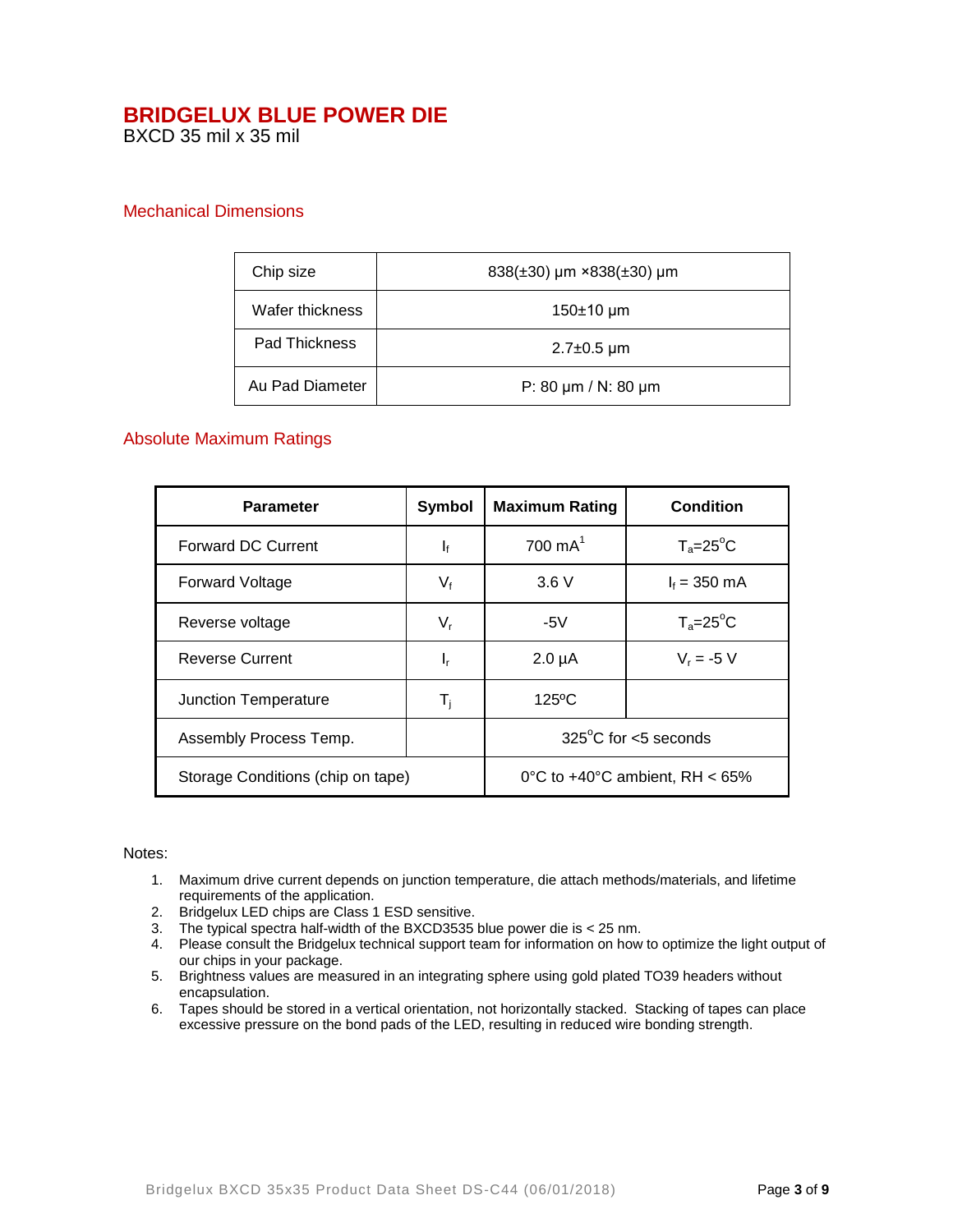#### **BRIDGELUX BLUE POWER DIE** BXCD 35 mil x 35 mil

#### Environmental Compliance

Bridgelux is committed to providing environmentally friendly products to the solid state lighting market. Bridgelux BXCD3535 blue power die are compliant to the European Union directives on the restriction of hazardous substances in electronic equipment, namely the RoHS directive. Bridgelux will not intentionally add the following restricted materials to BXCD3535 die products: lead, mercury, cadmium, hexavalent chromium, polybrominated biphenyls (PBB) or polybrominated diphenyl ethers (PBDE).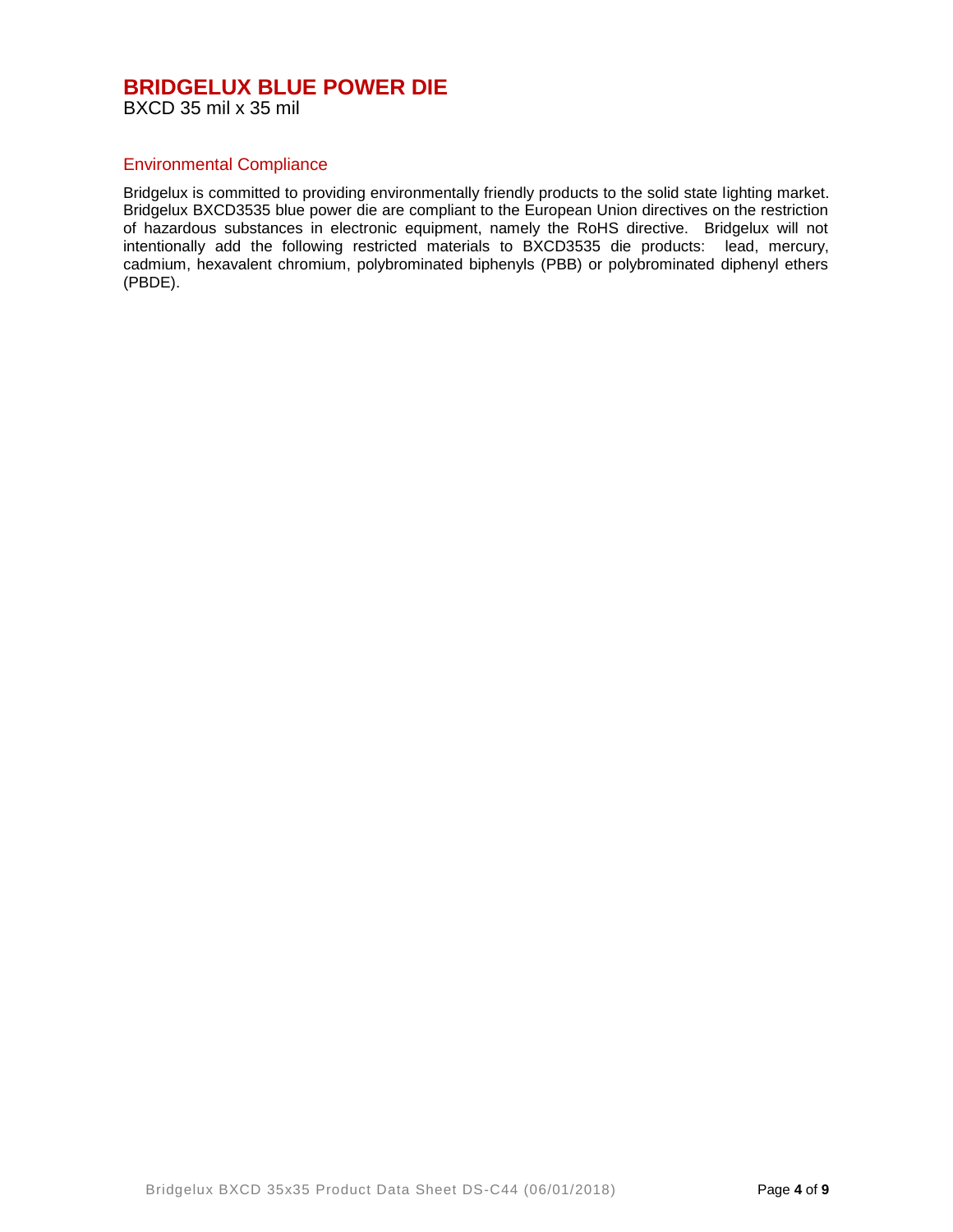BXCD 35 mil x 35 mil

#### Performance vs. Current

The following curves represent typical performance of the BXCD3535 blue power die. Actual performance will vary slightly for different power, dominant wavelength and Vf bins.



Figure 1: Relative Luminous Intensity vs. Forward Current ( $T_i = 25^{\circ}C$ )



Figure 2: Forward Current vs. Forward Voltage  $(T_i = 25^{\circ}C)$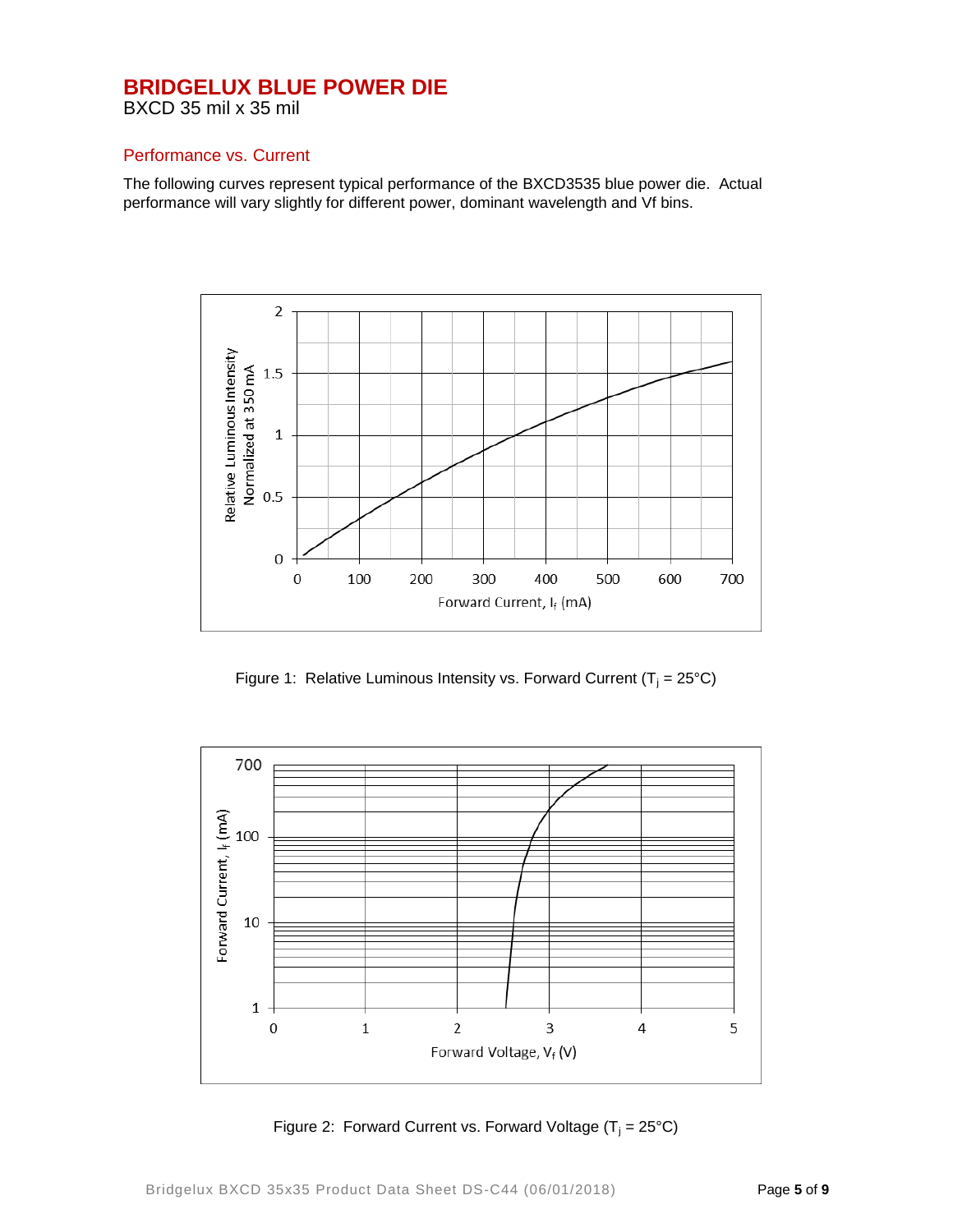BXCD 35 mil x 35 mil

#### Performance vs. Junction Temperature

The following curves represent typical performance of the BXCD3535 blue power die. Actual performance will vary slightly for different power, dominant wavelength and Vf bins.



Figure 3: Forward Voltage Shift vs. Junction Temperature



Figure 4: Relative Light Intensity vs. Junction Temperature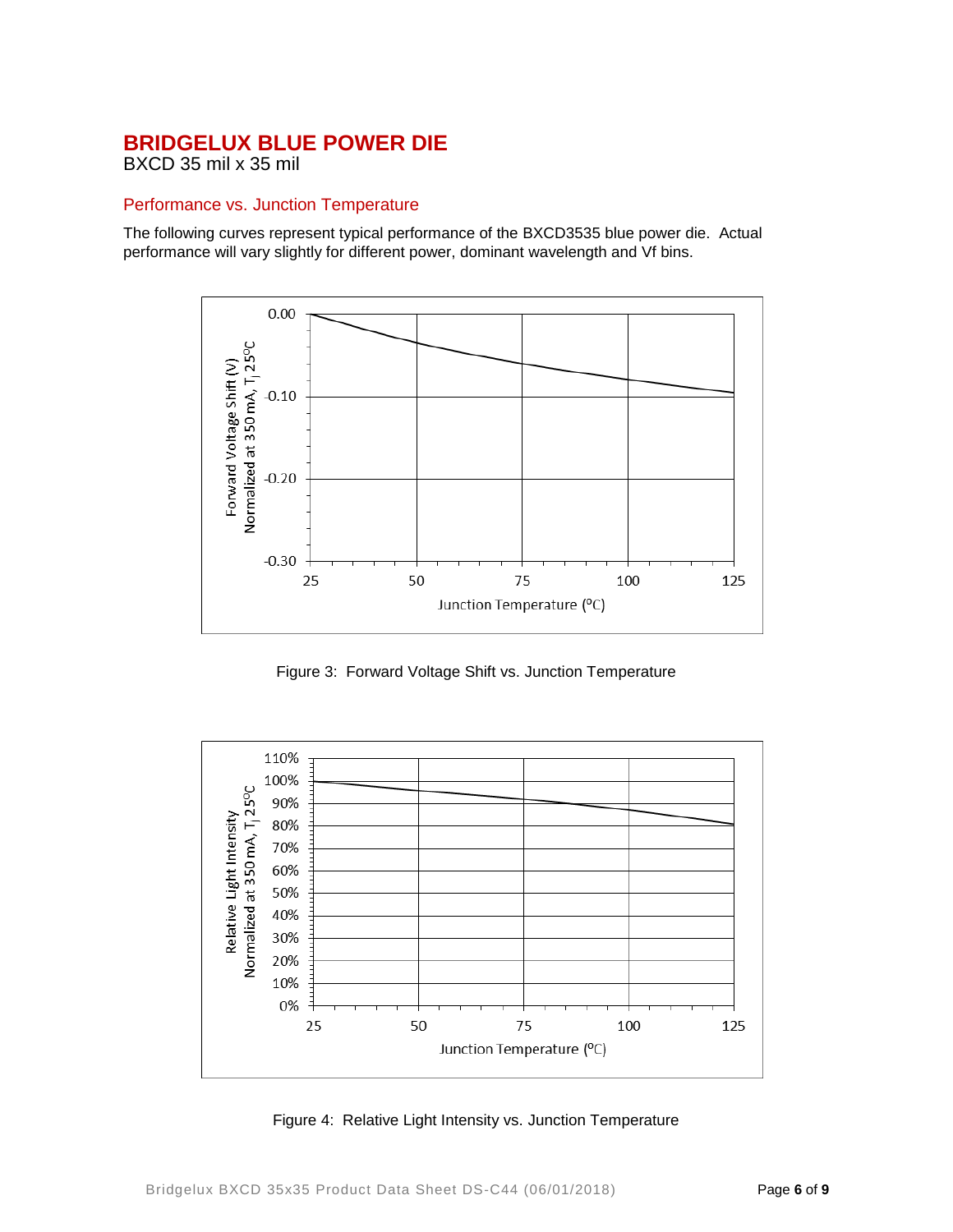BXCD 35 mil x 35 mil

#### Wavelength Shift

The following curves represent typical performance of the BXCD3535 blue power die. Actual performance will vary slightly for different power, dominant wavelength and Vf bins.



Figure 5: Wavelength Shift vs. Junction Temperature



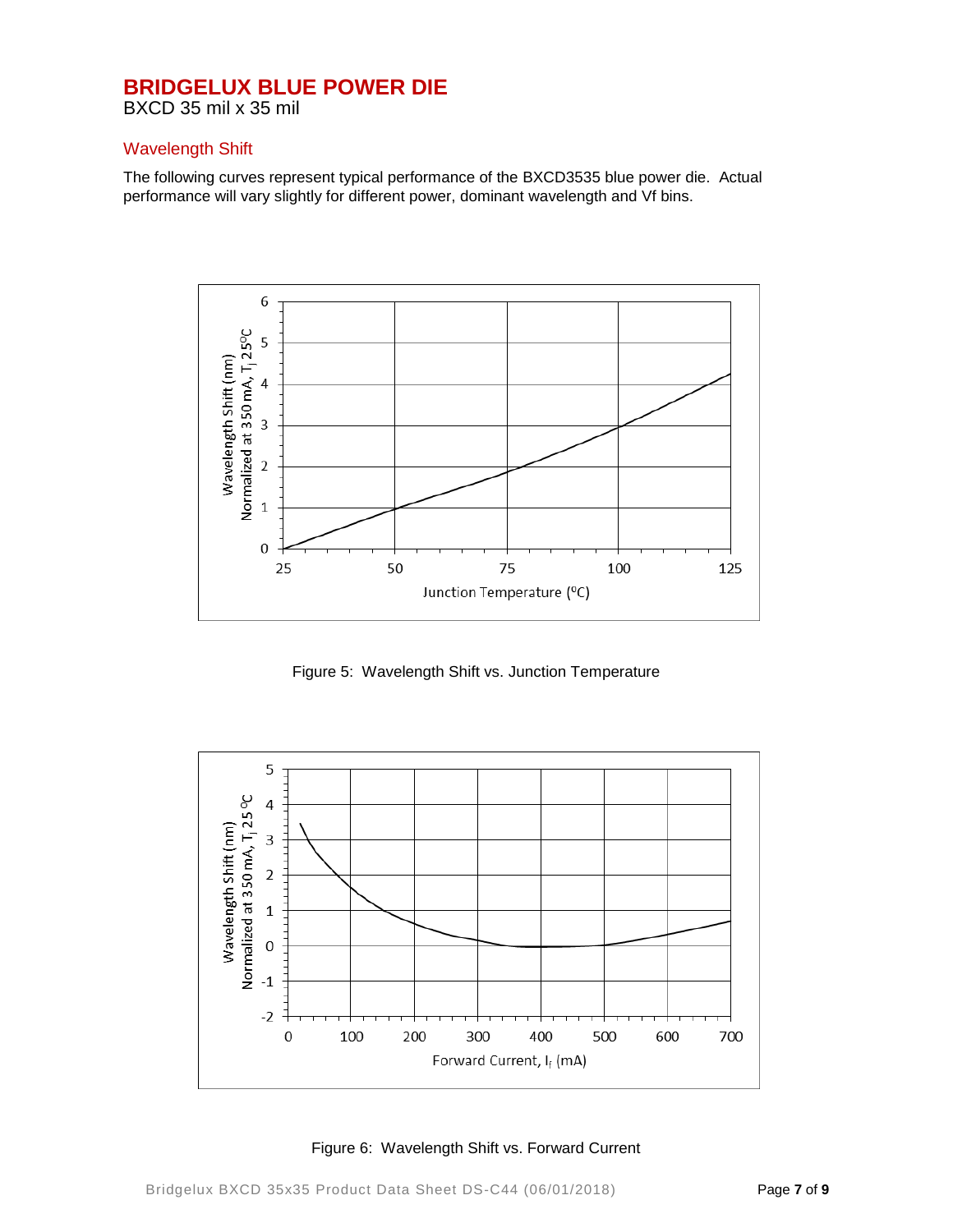BXCD 35 mil x 35 mil

#### Typical Radiation Pattern



Figure 7: Typical Radiation Pattern (350 mA Operation)

#### Current De-rating Curves